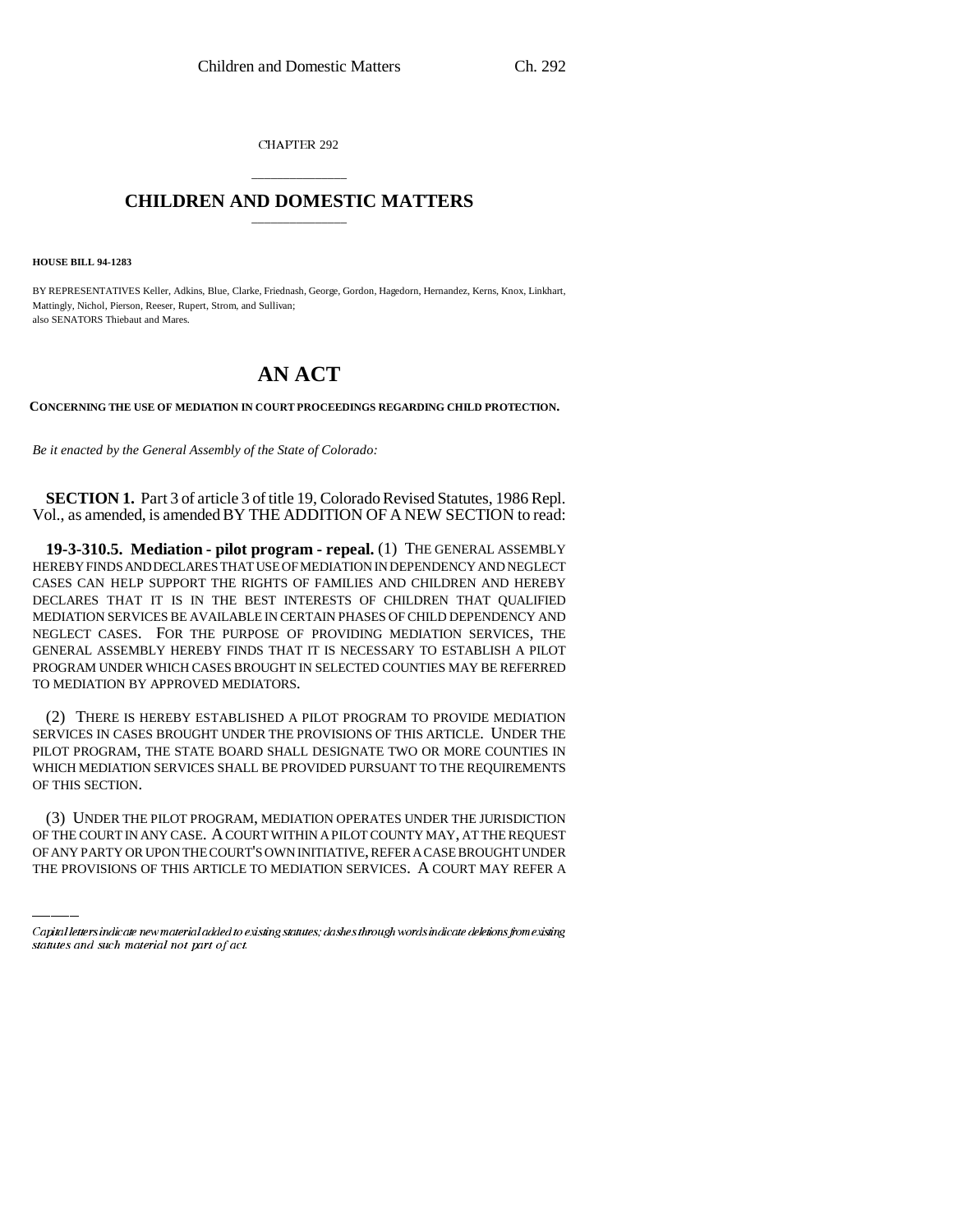## Ch. 292 Children and Domestic Matters

CASE TO MEDIATION SERVICES AT ANY TIME AFTER THE COURT OBTAINS JURISDICTION OVER ANY OF THE PARTIES. NO MEDIATION SHALL BE ORDERED BY A COURT IN ANY CASE UNLESS A PARTY IS REPRESENTED BY COUNSEL OR HAS WAIVED THE PARTY'S RIGHT TO COUNSEL, WHETHER APPOINTED OR RETAINED.

(4) (a) A CASE MAY NOT BE REFERRED TO MEDIATION IF:

(I) THERE IS A CRIMINAL CHARGE PENDING AGAINST ANY PARTY THAT INVOLVES THE ISSUES IN THE CASE OR THERE HAS BEEN A CONVICTION OF ANY PARTY FOR ANY SUCH CRIMINAL CHARGE; OR

(II) THERE IS A VICTIM WHO ALLEGES THAT HE OR SHE HAS BEEN PHYSICALLY INJURED, SEXUALLY ABUSED, OR SUBJECTED TO DOMESTIC VIOLENCE IN ANY WAY THAT INVOLVES THE ISSUES IN THE CASE.

(b) THE MEDIATION OF A CASE IS TERMINATED IF:

(I) ANY PARTY INVOLVED IN THE MEDIATION REQUESTS THAT THE MEDIATION PROCESS CEASE;

(II) THE MEDIATOR MAKES A DETERMINATION THAT THE MEDIATION SHOULD BE TERMINATED BECAUSE MEDIATION IS NOT APPROPRIATE FOR THE CASE OR BECAUSE IT IS UNLIKELY THAT AN AGREEMENT WILL BE REACHED BY THE PARTIES;

(III) AFTER THE INITIAL REFERRAL TO MEDIATION, THE COURT DETERMINES THAT, UNDER THE REQUIREMENTS OF THIS SECTION, THE CASE IS NOT A PROPER CASE FOR MEDIATION; OR

(IV) THE PARTIES REACH A PARTIAL AGREEMENT THROUGH THE MEDIATION, BUT THERE ARE ISSUES REMAINING TO BE DETERMINED BY THE COURT.

(5) THE PARTIES IN A CASE SHALL BE CHARGED A FEE FOR THE MEDIATION SERVICES PROVIDED UNDER THE PROVISIONS OF THIS SECTION. EACH COUNTY IN THE PILOT PROGRAM SHALL SET THE FEE TO BE IMPOSED IN THE COUNTY AT A LEVEL THAT IS SUFFICIENT TO FUND THE PILOT PROGRAM. A COUNTY IN THE PILOT PROGRAM MAY ESTABLISH A SLIDING FEE SCALE FOR MEDIATION SERVICES. IF A SLIDING SCALE IS ESTABLISHED, THE COUNTY SHALL STRUCTURE THE FEE SCALE SUCH THAT THE TOTAL AMOUNT OF FEES COLLECTED FROM ALL PARTIES OBTAINING MEDIATION SERVICES IN THE COUNTY IS SUFFICIENT TO FUND THE PILOT PROGRAM. UNDER THE PILOT PROGRAM, MEDIATION SERVICES MAY BE PROVIDED ONLY TO A PERSON WHO HAS PAID THE FEE ESTABLISHED FOR MEDIATION SERVICES. MEDIATION SERVICES ARE NOT AVAILABLE UNDER THE PILOT PROGRAM TO ANY PERSON WHO IS UNABLE TO PAY THE FEE.

(6) (a) UPON COMPLETION OF MEDIATION SERVICES UNDER THE PROVISIONS OF THIS SECTION, THE MEDIATOR SHALL SUPPLY TO THE COURT A WRITTEN STATEMENT CERTIFYING THAT THE PARTIES HAVE MET WITH THE MEDIATOR UNLESS THE COUNSEL FOR A PARTY IS REQUIRED TO SUPPLY THE STATEMENT PURSUANT TO LOCAL RULE OR PURSUANT TO ORDER OF THE COURT.

(b) IF THE MEDIATOR AND THE PARTIES AGREE THAT THE PARTIES ARE ENGAGING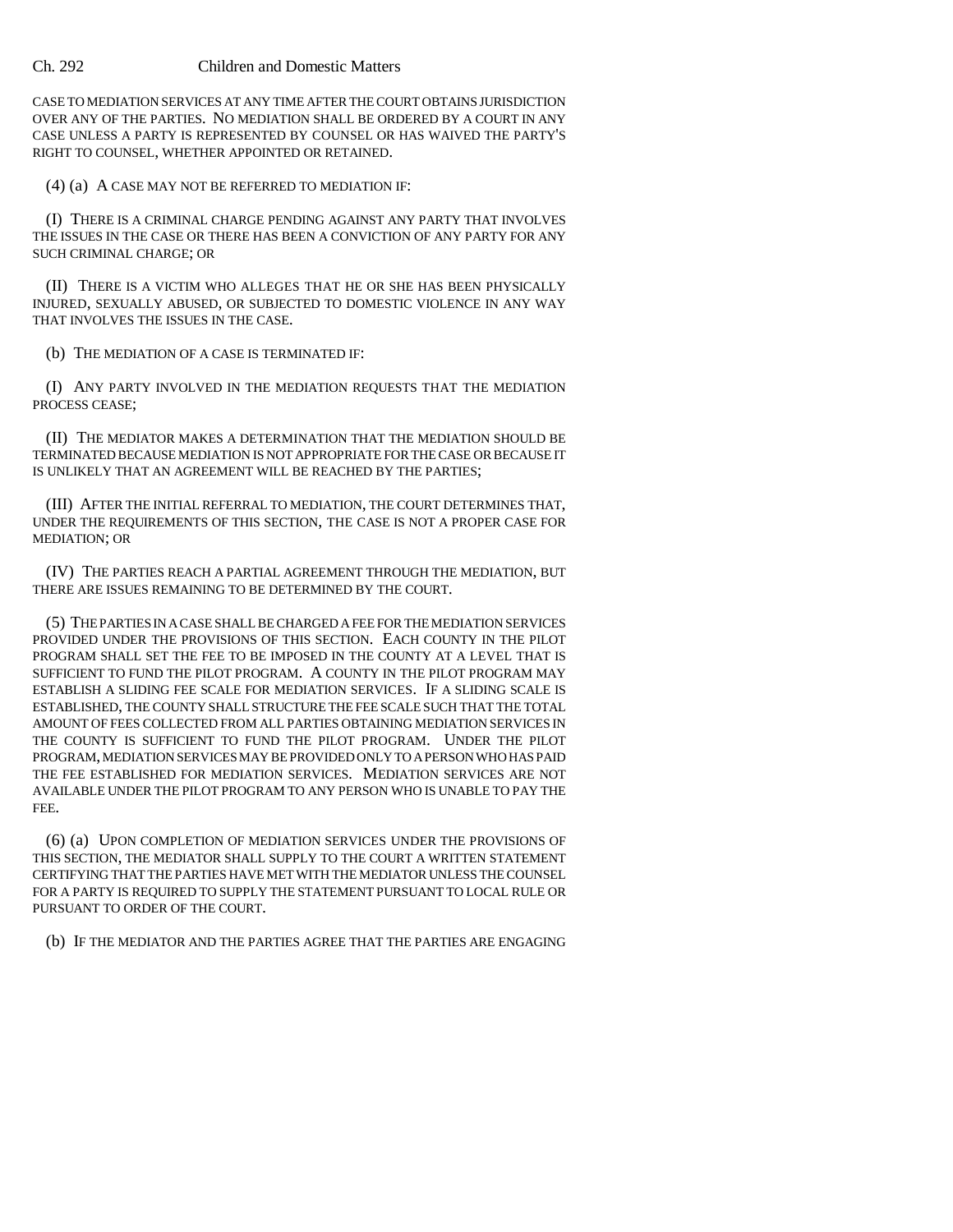IN GOOD FAITH MEDIATION AND INFORM THE COURT THEREOF, THE COURT MAY CONTINUE ANY PENDING HEARING IN THE CASE TO A DATE CERTAIN.

(7) IF THE PARTIES INVOLVED IN A CASE THAT IS REFERRED TO MEDIATION UNDER THIS SECTION REACH A FULL OR PARTIAL AGREEMENT, THE PARTIES SHALL PREPARE A WRITTEN AGREEMENT THAT IS SIGNED BY THE PARTIES. THE PARTIES SHALL PRESENT THE AGREEMENT TO THE COURT AS A STIPULATION AND, IF APPROVED BY THE COURT, THE AGREEMENT IS ENFORCEABLE AS AN ORDER OF THE COURT.

(8) A MEDIATOR MAY PROVIDE MEDIATION SERVICES UNDER THE PROVISIONS OF THIS SECTION IF THE MEDIATOR HAS OBTAINED APPROVAL FROM THE OFFICE OF DISPUTE RESOLUTION IN THE JUDICIAL DEPARTMENT CREATED UNDER SECTION 13-22-303, C.R.S., AND HAS OBTAINED ANY TRAINING OR APPROVAL REQUIRED BY THE COUNTY THAT IS OPERATING THE MEDIATION PROGRAM. A GUARDIAN AD LITEM OR OTHER MEDIATOR WHO IS OTHERWISE QUALIFIED UNDER THE PROVISIONS OF THIS SECTION MAY PROVIDE MEDIATION SERVICES UNDER THIS SECTION ONLY IF THE GUARDIAN AD LITEM OR OTHER MEDIATOR HAS NOT PREVIOUSLY HAD CONTACT WITH ANY OF THE PARTIES IN THE CASE.

(9) ANY MEDIATION CONDUCTED UNDER THE PROVISIONS OF THIS SECTION IS SUBJECT TO THE CONFIDENTIALITY REQUIREMENTS PROVIDED IN SECTION 13-22-307, C.R.S.

(10) A COUNTY THAT IS OPERATING A MEDIATION PILOT PROGRAM UNDER THE PROVISIONS OF THIS SECTION SHALL PREPARE A WRITTEN REPORT REGARDING THE EXPERIENCES OF THE COUNTY IN USING MEDIATION SERVICES. THE COUNTY SHALL SUBMIT THE REPORT TO THE HOUSE AND SENATE JUDICIARY COMMITTEES ON OR BEFORE JANUARY 1, 1996. THE REPORT SHALL INCLUDE, BUT IS NOT LIMITED TO, THE FOLLOWING:

(a) THE NUMBER OF FAMILIES REFERRED TO MEDIATION AND THE NUMBER OF FAMILIES WHO SUCCESSFULLY REACHED A SETTLEMENT;

(b) THE TYPES OF CASES THAT WERE REFERRED TO MEDIATION BY THE COURT;

(c) IN CASES IN WHICH MEDIATION WAS USED, WHETHER THERE WERE ANY COST SAVINGS AND THE EXTENT OF THOSE COST SAVINGS; AND

(d) THE CRITERIA USED BY THE COUNTY IN APPROVING MEDIATORS AND WHETHER ANY SPECIAL TRAINING OR INSTRUCTION WAS GIVEN TO MEDIATORS.

(11) THIS SECTION IS REPEALED, EFFECTIVE JULY 1, 1999.

**SECTION 2. No appropriation.** The general assembly has determined that this act can be implemented within existing appropriations, and therefore no separate appropriation of state moneys is necessary to carry out the purposes of this act.

**SECTION 3. Effective date.** This act shall take effect July 1, 1994.